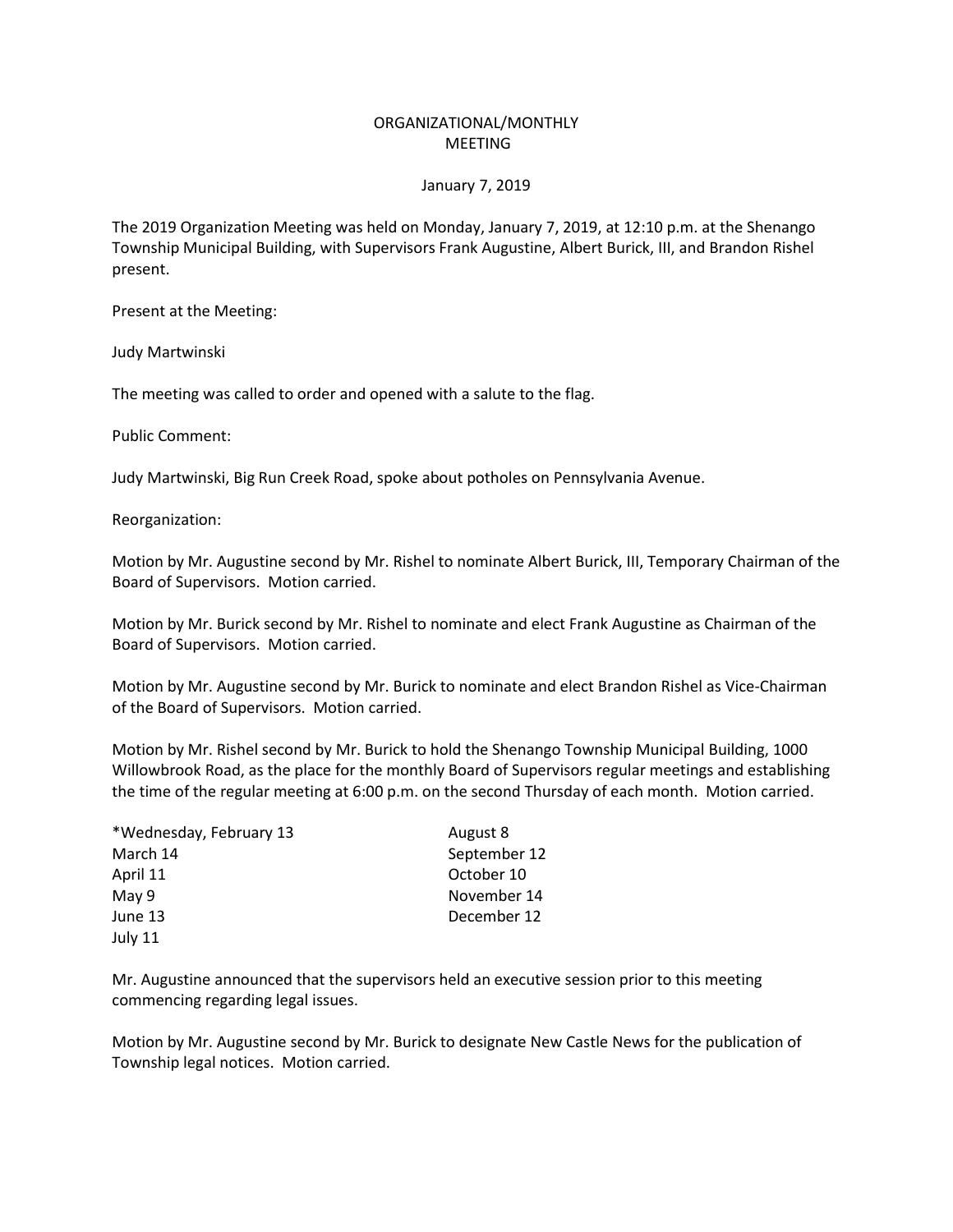Motion by Mr. Augustine second by Mr. Rishel to appoint Albert Burick, III, as Township Secretary. Motion carried.

Motion by Mr. Augustine second by Mr. Rishel to have the Shenango Township Board of Auditors set pay for Township Secretary position. Motion carried.

Motion by Mr. Augustine second by Mr. Burick to appoint Denise Allwine as Assistant Township Secretary. Motion carried.

Motion by Mr. Augustine second by Mr. Rishel to appoint Albert Burick, III, Township Treasurer. Motion carried.

Motion by Mr. Augustine second by Mr. Burick to have the Shenango Township Board of Auditors set pay for Township Treasurer position. Motion carried.

Motion by Mr. Augustine second by Mr. Burick, Mr. Rishel voting no, to appoint Mary Gay Assistant Township Treasurer. Motion carried.

Motion by Mr. Augustine second by Mr. Rishel to appoint Frank Augustine and Brandon Rishel as Roadmasters as needed. Motion carried.

Motion by Mr. Augustine second by Mr. Burick to have the Shenango Township Board of Auditors set pay for Township Roadmasters position. Motion carried.

Motion by Mr. Augustine second by Mr. Rishel to appoint Louis Perrotta as Township Solicitor. Motion carried.

Motion by Mr. Augustine second by Mr. Rishel to appoint Charles Sapienza as Zoning Solicitor. Motion carried.

Motion by Mr. Augustine second by Mr. Rishel to appoint William McConnell as Special Counsel. Motion carried.

Motion by Mr. Augustine second by Mr. Rishel to appoint RAR Engineering as Township Engineer. Motion carried.

Motion by Mr. Augustine second by Mr. Rishel to appoint HRG Engineering as alternate Township Engineer. Motion carried.

Motion by Mr. Augustine second by Mr. Rishel to appoint R Thre3 Design as alternate Township Engineer. Motion carried.

Motion by Mr. Augustine second by Mr. Rishel to appoint Taylor Engineering as alternate Township Engineer. Motion carried.

Motion by Mr. Augustine second by Mr. Rishel to appoint Anthony Sbarra as the Sewage Enforcement Officer. Motion carried.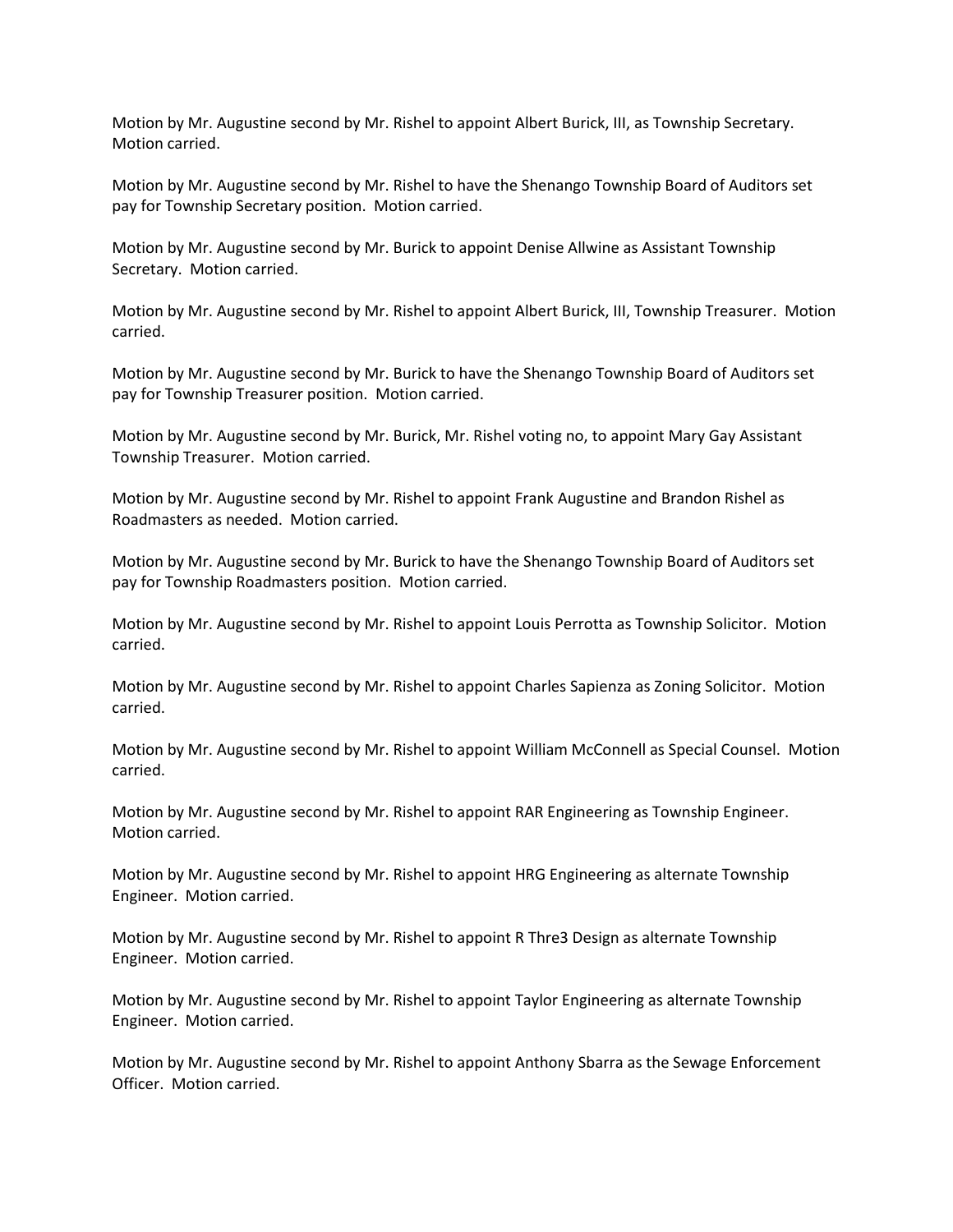Motion by Mr. Augustine second by Mr. Rishel to appoint Thomas J. Maciarello as Township Payroll service. Motion carried.

Motion by Mr. Augustine second by Mr. Burick, Mr. Rishel voting no, to appoint Richardson Inspection Services as Township Building Inspector. Motion carried.

Motion by Mr. Augustine second by Mr. Rishel to appoint TJ Keiran as Township Zoning Officer. Motion carried.

Motion by Mr. Augustine second by Mr. Rishel to appoint TJ Keiran as Township Director of Public Works. Motion carried.

Motion by Mr. Augustine second by Mr. Rishel to appoint Berkheimer and Associates as Earned Income, LST and Delinquent Per Capita Tax Collector. Motion carried.

Motion by Mr. Augustine second by Mr. Rishel to appoint Lawrence County Tax Claim as Real Estate Transfer Tax Collector. Motion carried.

Motion by Mr. Augustine second by Mr. Rishel to appoint Bill Brown as Shenango Township representative to the Lawrence County Tax Collection Committee, with Albert Burick, III, as the alternate, with no additional compensation. Motion carried.

Motion by Mr. Augustine second by Mr. Rishel to appoint Darrin Cwynar as the Officer in Charge. Motion carried.

Motion by Mr. Augustine second by Mr. Rishel to appoint Justin Data as Emergency Management Coordinator. Motion carried.

Motion by Mr. Augustine second by Mr. Rishel to appoint Josh Riley as Deputy Emergency Management Coordinator. Motion carried.

Motion by Mr. Augustine second by Mr. Rishel to appoint Mary Gay as the Right-to-Know Officer. Motion carried.

Motion by Mr. Augustine second by Mr. Rishel to appoint Adam Garczewski as the Chairman of the Shenango Township Vacancy Board for a one (1) year term until the first Monday in January 2020. Motion carried.

Motion by Mr. Augustine second by Mr. Rishel to appoint Albert Burick, III, as the representative to the Lawrence County League of Municipalities. Motion carried.

Motion by Mr. Augustine second by Mr. Rishel to appoint Frank Augustine as the alternate representative to the Lawrence County League of Municipalities. Motion carried.

Motion by Mr. Augustine second by Mr. Rishel to appoint Albert Burick, III, as the Chief Administrative Officer of the Uniformed Pension Plan. Motion carried.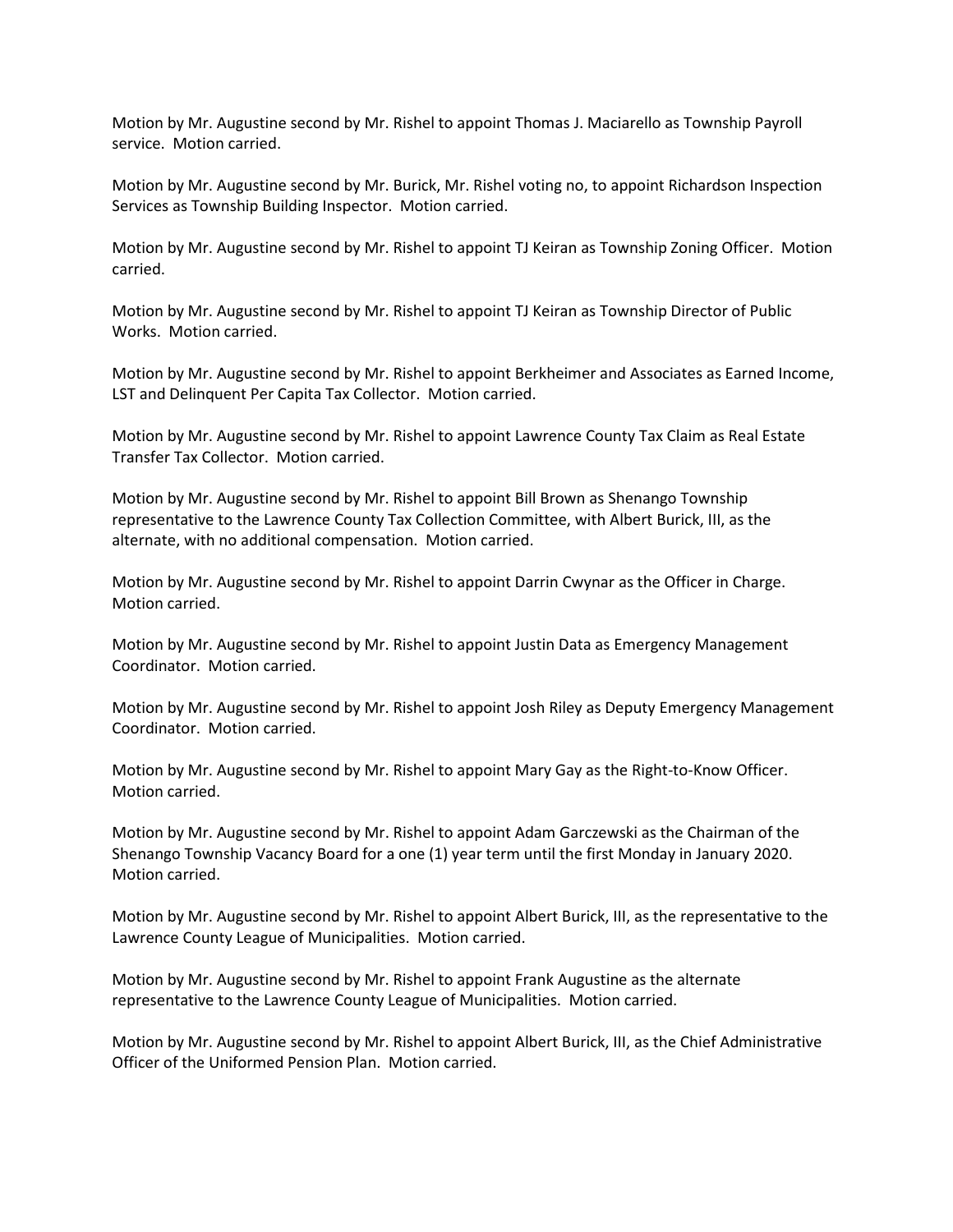Motion by Mr. Augustine second by Mr. Rishel to schedule regular Shenango Township Planning Commission meetings on the second Tuesday of the month at 6:00 p.m., but there being no meeting for January 8. Motion carried.

| January 8   | July 9       |
|-------------|--------------|
| February 12 | August 13    |
| March 12    | September 10 |
| April 9     | October 8    |
| May 14      | November 12  |
| June 11     | December 10  |

Motion by Mr. Augustine second by Mr. Rishel to schedule regular Shenango Township Economic Development Committee meetings on the second Monday of the month at 6:00 p.m. Motion carried.

| January 14  | June 10     |
|-------------|-------------|
| February 11 | August 12   |
| March 11    | September 9 |
| April 8     | November 18 |
| May 13      |             |

Motion by Mr. Augustine second by Mr. Rishel to schedule regular Shenango Park Board meetings on the third Monday of the month at 6:00 p.m. Motion carried.

| February 19 | August 19    |
|-------------|--------------|
| March 18    | September 16 |
| $M$ ay 20   | October 21   |
| June 17     | November 18  |
| July 15     |              |

Motion by Mr. Augustine second by Mr. Rishel to schedule Shenango Township Zoning Hearings as needed on the fourth Thursday of the month at 6:00 p.m. Motion carried.

| January 24  | July 25      |
|-------------|--------------|
| February 28 | August 22    |
| March 28    | September 26 |
| April 25    | October 24   |
| May 23      | November 21  |
| June 27     | December 19  |

Motion by Mr. Augustine second by Mr. Rishel to approve no employee pension contribution to the Non-uniformed Pension Plan for the year 2019. Motion carried.

Motion by Mr. Augustine second by Mr. Rishel that the fifteen (15) holidays be set as follows:

| New Year's Day | Martin Luther King Day | President's Day |
|----------------|------------------------|-----------------|
| Good Friday    | <b>Memorial Day</b>    | Flag Day        |
| Fourth of July | Labor Dav              | Columbus Day    |
| Veteran's Day  | Thanksgiving Day       | Election Day    |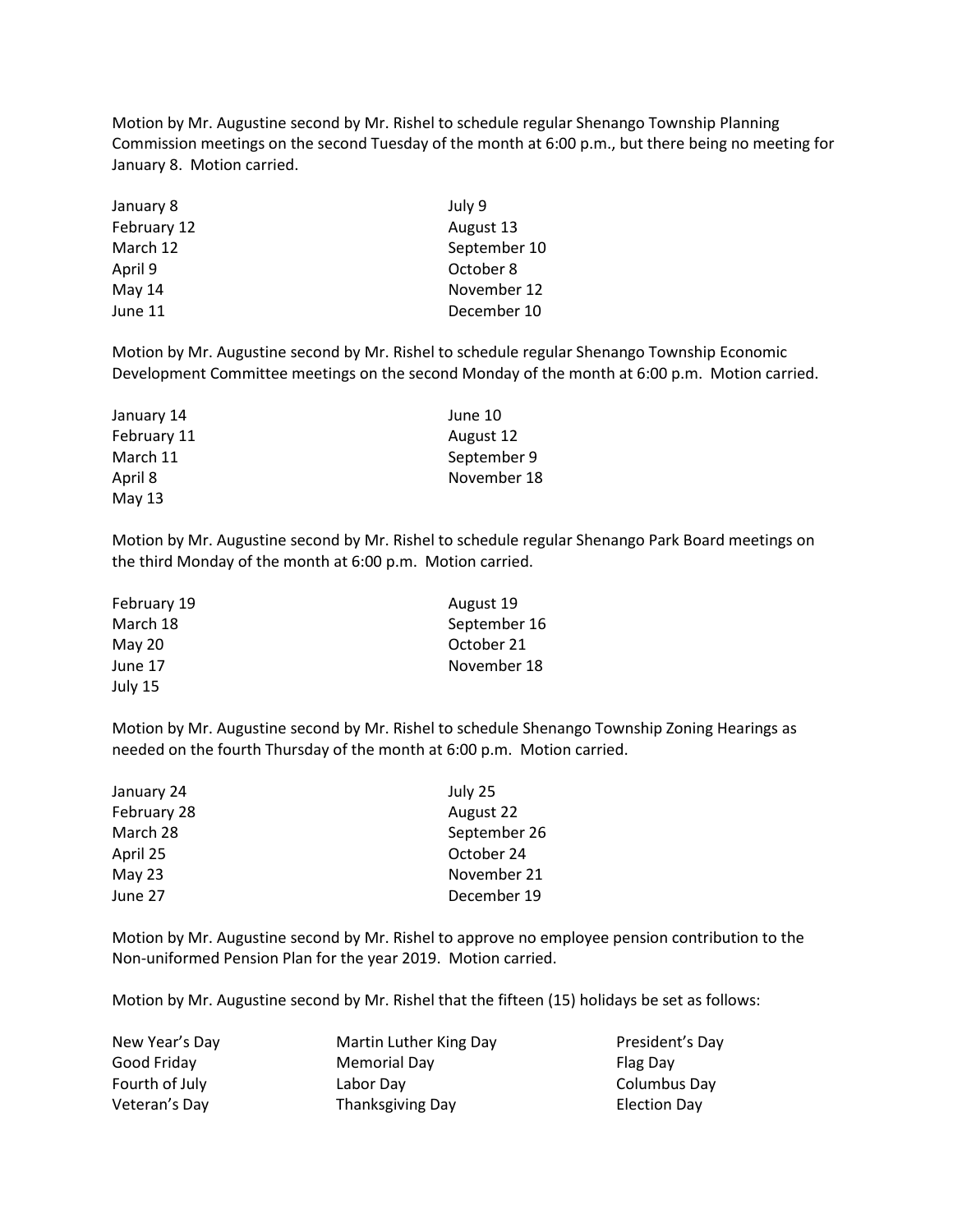Christmas Day The Day after Thanksgiving Day and Christmas Day The Day before or after New Year's Day

Motion by Mr. Augustine second by Mr. Rishel to recommend to the Board of Auditors that the Roadmaster and Secretary/Treasurer be granted the same holidays and benefits as other employees. Motion carried.

Motion by Mr. Augustine second by Mr. Rishel to allow the Board of Supervisors to attend the State Conventions, with the Chairman to serve as the voting delegate. Motion carried.

Motion by Mr. Augustine second by Mr. Rishel for two (2) Supervisors to serve as signatories on behalf of the Board of Supervisors. Motion carried.

Resolutions:

Motion by Mr. Rishel second by Mr. Burick to approve Resolution #1 of 2019 – Fee Schedule. Motion carried.

Motion by Mr. Rishel second by Mr. Burick to approve Resolution #2 of 2019 – Act 600. Motion carried.

Motion by Mr. Rishel second by Mr. Burick to approve Resolution #3 of 2019 – Appointing of Official Depositories. Motion carried.

Motion by Mr. Rishel second by Mr. Burick to approve Resolution #4 of 2019 – Appointment of Philip Weiner & Co. Motion carried.

Motion by Mr. Burick second by Mr. Rishel to approve Resolution #5 of 2019 - Disbursements Between Meetings. Motion carried.

Motion by Mr. Rishel second by Mr. Burick to approve Resolution #6 of 2019 – Setting Bond Amounts. Motion carried.

Motion by Mr. Rishel second by Mr. Burick to approve Resolution #7 of 2019 – IRS Mileage. Motion carried.

Minutes:

Motion by Mr. Rishel second by Mr. Burick to approve the minutes of the Regular Monthly Meeting of December 13, 2018. Motion carried.

Motion by Mr. Rishel second by Mr. Burick to approve the minutes of the Special Meeting of December 19, 2018, for the Adoption of the 2019 Budget. Motion carried.

Staff Reports: None

Action Items: